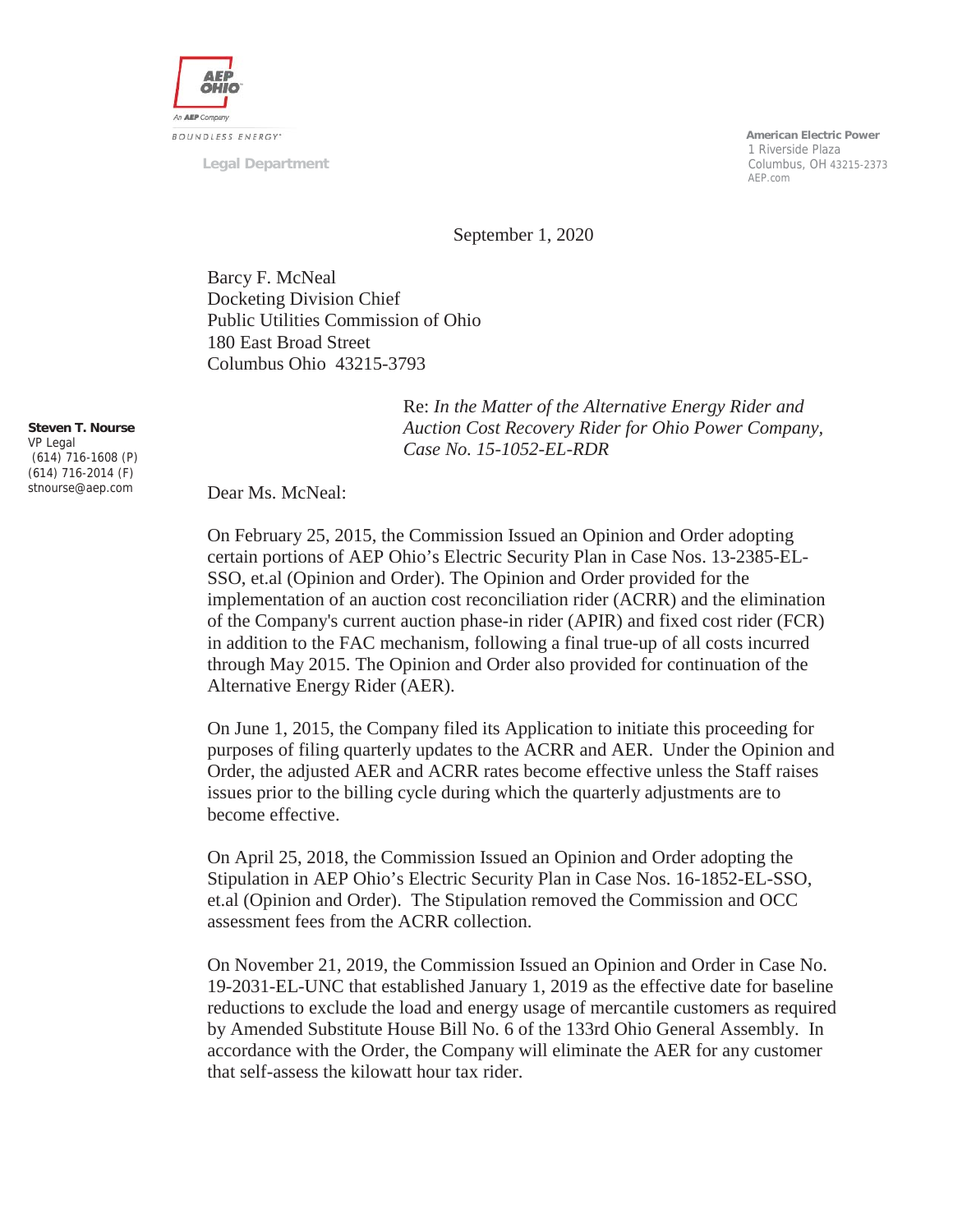Ms. Barcy F. McNeal June 1, 2020 Page 2 of 2

**Schedule 1:** Shows calculation of the ACRR.

**Schedule 2:** This schedule shows the current AER rate by delivery voltage in Column A. Column B shows the forecast component (FC) rate that would be necessary to recover the estimated REC expense for the 4<sup>th</sup> quarter of 2020. Column C shows the reconciliation adjustment (RA) that would be necessary to recover the actual REC over/under-recovery experienced from the previous quarter. Column D is the sum of the FC component and the RA component.

**Schedule 3:** This schedule shows the Company's estimates of the REC cost by month it is expecting to incur in the  $4<sup>th</sup>$  quarter of 2020. This estimate is based on the total contractual obligation of its legacy renewable energy purchase agreement (REPA) as permitted through House Bill 6. Schedule 3 calculates the rates by voltage that would be necessary to recover the forecast costs.

**Schedule 4:** This schedule shows the over/under-recovery of REC expense for the months of April, May and June of 2020. Schedule 4 calculates the adjustment to the AER rates that would be necessary to recover the over/under-recovery during the 4<sup>th</sup> quarter of 2020. Also, shown and included in the total AER cost is an amount representing the revenue requirement associated with solar panels installed by the Company to help meet the renewable energy requirements of SB221, as well as other renewable energy costs.

**Schedule 5**: This schedule shows the redline tariff for the ACRR.

**Schedule 6**: This schedule shows the redline tariff for the AER.

Thank you for your attention to this matter.

Respectfully Submitted,

*/s/ Steven T. Nourse*

cc: Parties of Record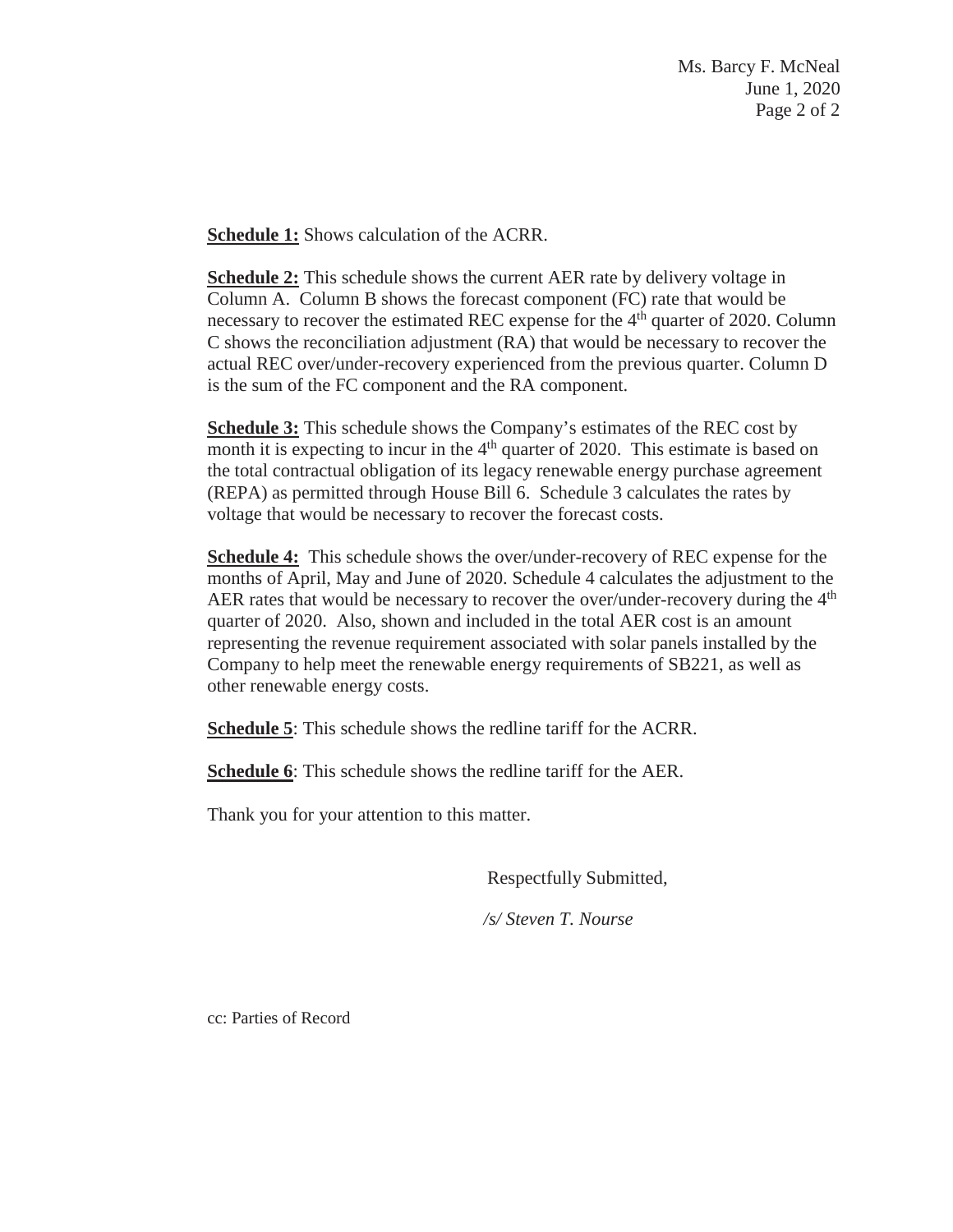#### AEP Ohio Proposed Auction Cost Recovery Rider Ocober Through December 2020

| Line           | <b>Auction Costs</b>               |    | <b>AEP Ohio</b>   |
|----------------|------------------------------------|----|-------------------|
| 1              | Incremental Auction Costs          | \$ | 417.548           |
| $\overline{2}$ | Paid to Auction Winners            | S  | 118,339,591       |
| 3              | <b>Billed to SSO Customers</b>     |    | \$(111, 166, 237) |
| $\overline{4}$ | Previous Quarter (Over)/Under      | \$ | (4,292,759)       |
|                | 5=1+2+3+4 (Over)/Under Collection  | \$ | 3.298.144         |
| 6              |                                    |    |                   |
| 7              | Gross-Up Factor                    |    | 100.261%          |
| 8              |                                    |    |                   |
| $9=5*7$        | <b>Total Revenue Requirement</b>   | \$ | 3,306,741         |
| 10             |                                    |    |                   |
| 11             | Forecast kWh (Oct-Dec 2020)        |    | 2.563.144.714     |
| 12             |                                    |    |                   |
| $13 = 9/11$    | Auction Cost Recovery Rider \$/kWh | \$ | 0.0012901         |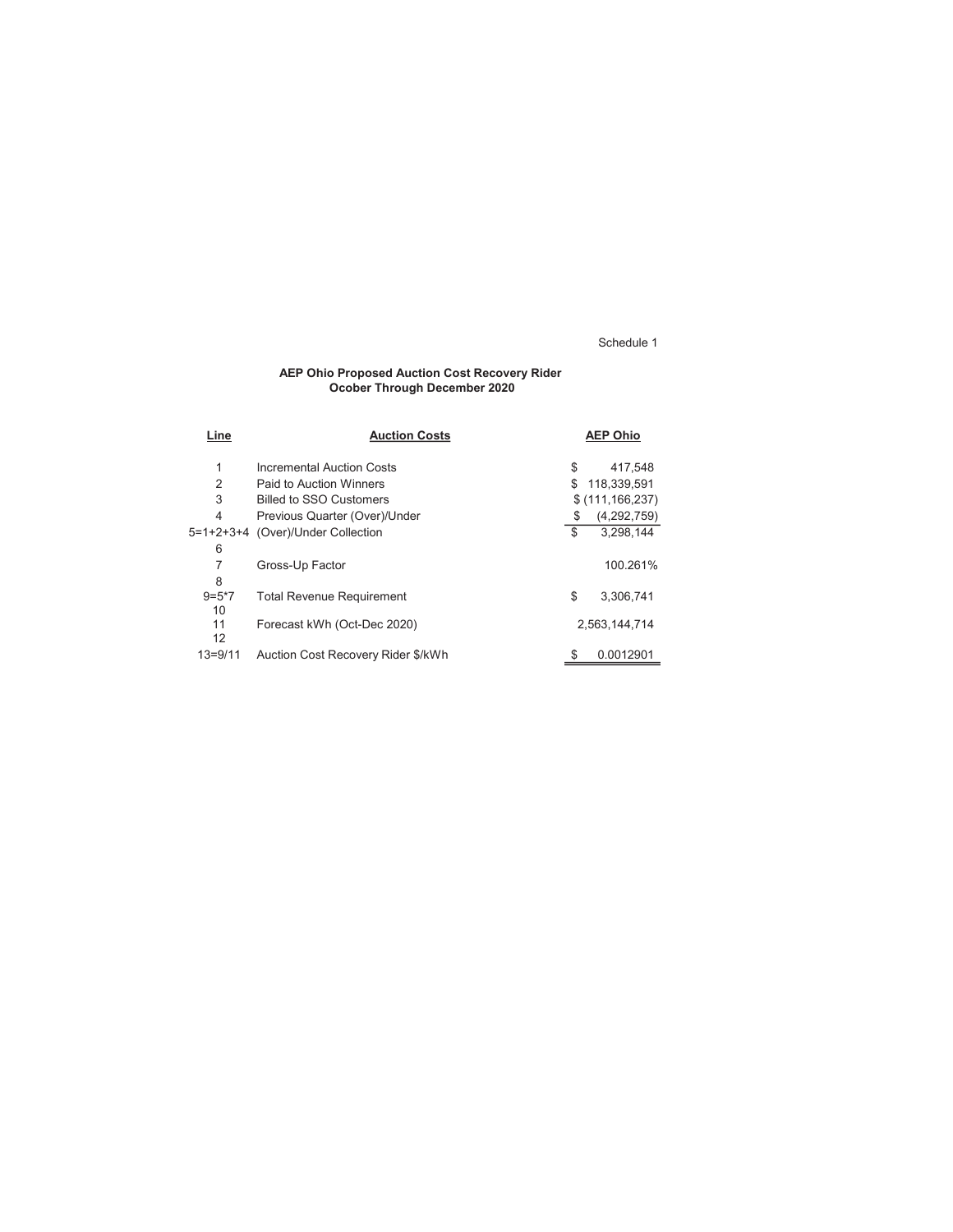### OHIO POWER COMPANY and COLUMBUS SOUTHERN POWER COMPANY Calculation of Quarterly AER For Billing During Ocober Through December 2020 Summary - Proposed AER Rate

## COLUMBUS SOUTHERN POWER RATE ZONE

|      |                            |                            | С<br>в                            |                                                       |                                                |  |  |
|------|----------------------------|----------------------------|-----------------------------------|-------------------------------------------------------|------------------------------------------------|--|--|
|      |                            |                            | Schedule 3                        | <b>Schedule 4</b>                                     |                                                |  |  |
| Line | <b>Delivery</b><br>Voltage | Current<br><b>AER Rate</b> | Forecast (FC)<br><b>Component</b> | <b>Reconciliation (RA)</b><br><b>Adjustment Comp.</b> | <b>Total of FC and RA</b><br><b>Components</b> |  |  |
|      | Secondary                  | 0.18566                    | 0.33170                           | 0.05803                                               | 0.38973                                        |  |  |
| 2    | Primary                    | 0.17921                    | 0.32017                           | 0.05601                                               | 0.37618                                        |  |  |
| 3    | Sub/Transmission           | 0.17563                    | 0.31377                           | 0.05489                                               | 0.36866                                        |  |  |

## OHIO POWER RATE ZONE

|      |                            |                            | в                          | С                                                     |                                                |
|------|----------------------------|----------------------------|----------------------------|-------------------------------------------------------|------------------------------------------------|
|      |                            |                            | Schedule 3                 | Schedule 4                                            |                                                |
| Line | <b>Delivery</b><br>Voltage | Current<br><b>AER Rate</b> | Forecast (FC)<br>Component | <b>Reconciliation (RA)</b><br><b>Adjustment Comp.</b> | <b>Total of FC and RA</b><br><b>Components</b> |
|      | Secondary                  | 0.18566                    | 0.33170                    | 0.05803                                               | 0.38973                                        |
| 2    | Primary                    | 0.17921                    | 0.32017                    | 0.05601                                               | 0.37618                                        |
| 3    | Sub/Transmission           | 0.17563                    | 0.31377                    | 0.05489                                               | 0.36866                                        |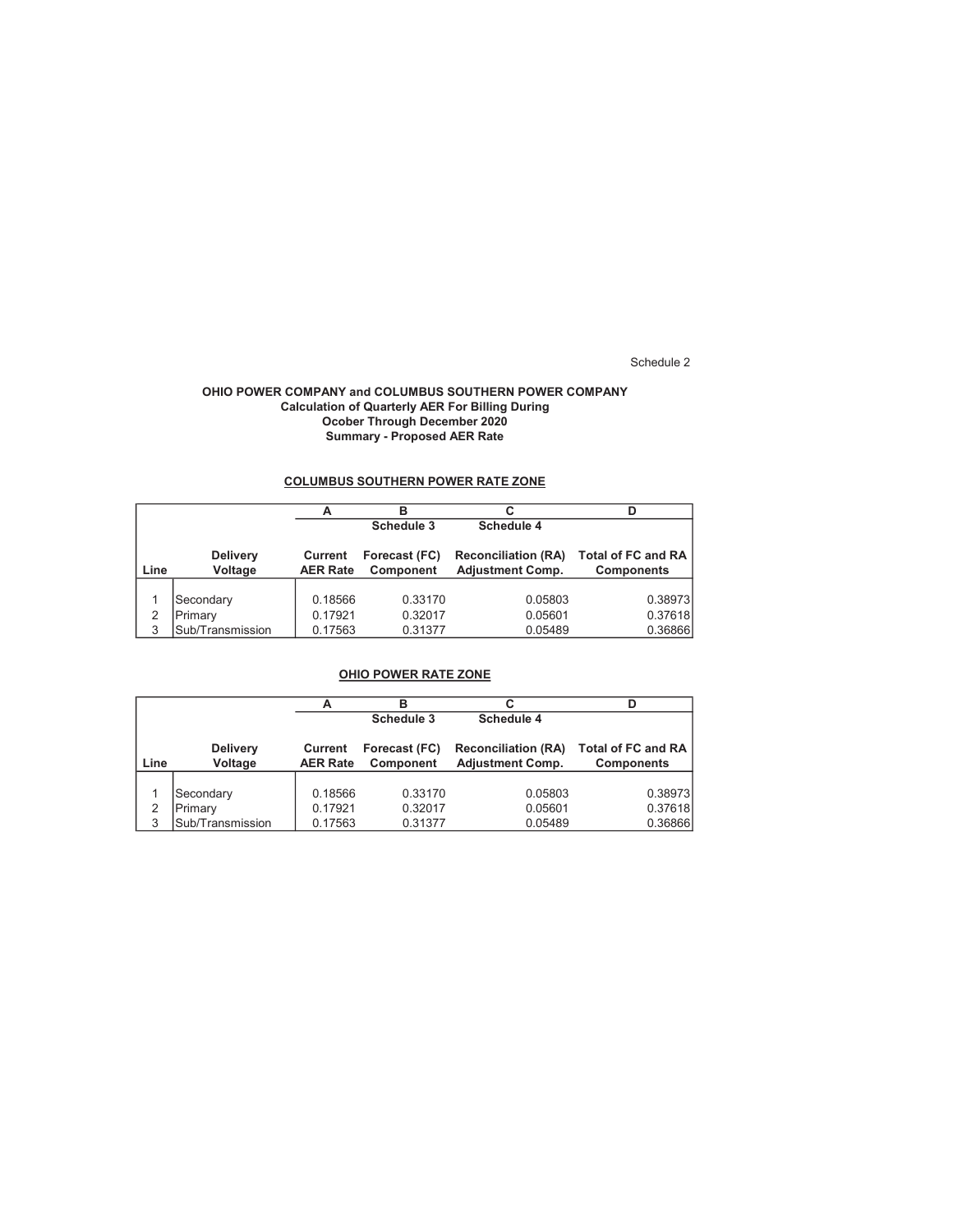### OHIO POWER COMPANY and COLUMBUS SOUTHERN POWER COMPANY Calculation of Quarterly AER For Billing During Ocober Through December 2020 FC Component

|      |                                                          |                 | Forecast Period - 4th Qtr 2020 |                  |        |             |                  |               |       |               |
|------|----------------------------------------------------------|-----------------|--------------------------------|------------------|--------|-------------|------------------|---------------|-------|---------------|
| Line | <b>Description</b>                                       |                 | July                           |                  | August |             | <b>September</b> |               | Total |               |
|      | <b>TOTAL COMPANY</b><br>Renewable Energy Credits         |                 | S                              | 2.808.896        | \$.    | 2.808.896   | S.               | 2.808.896     | S.    | 8,426,688     |
|      | Retail Non-Shopping Sales - Generation Level Kwh         |                 | 812,064,759                    |                  |        | 814.067.253 |                  | 1.067.733.083 |       | 2,693,865,094 |
| 3    | FC Component of AER Rate At Generation Level - Cents/kWh |                 |                                |                  |        |             |                  |               |       | 0.31281       |
|      |                                                          |                 |                                | <b>Secondary</b> |        | Primary     |                  | Sub/Trans     |       |               |
| 4    | FC Component of AER Rate At Generation Level             |                 |                                | 0.31281          |        | 0.31281     |                  | 0.31281       |       |               |
| 5    | ∟oss Factor                                              |                 |                                | 1.0604           |        | 1.0235      |                  | 1.0031        |       |               |
| 6    | FC at the Meter Level - Cents/kWh                        | Line 4 x Line 5 |                                | 0.3317           |        | 0.32017     |                  | 0.31377       |       |               |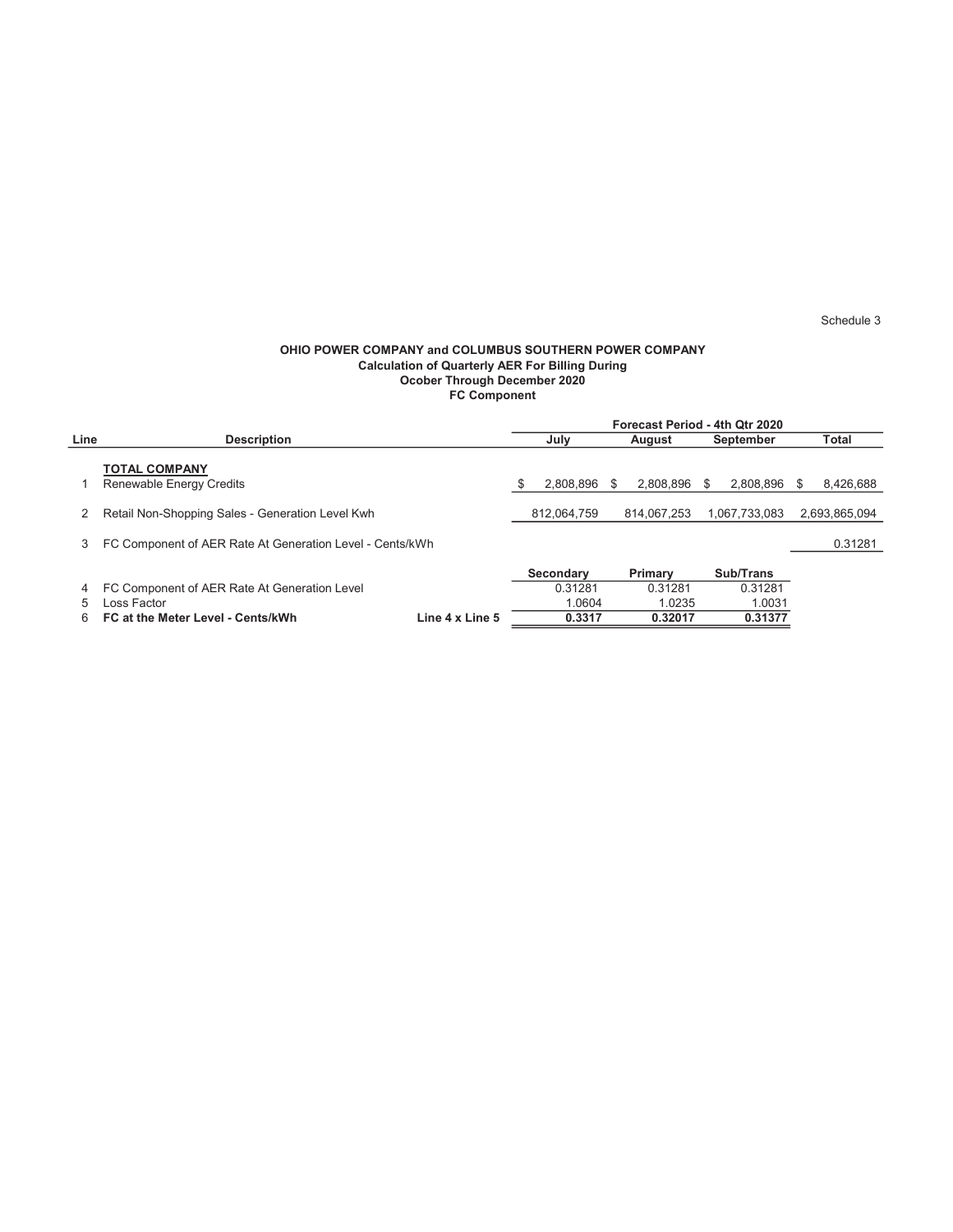### OHIO POWER COMPANY and COLUMBUS SOUTHERN POWER COMPANY Calculation of Quarterly AER For Billing During Ocober Through December 2020 RA Component

|      |                                                 | <b>Renewable</b>  |    | <b>Renewable</b> | <b>AER (Over)/Under</b> |           |
|------|-------------------------------------------------|-------------------|----|------------------|-------------------------|-----------|
| Line | Month                                           | Revenue           |    | Cost             | <b>Recovery</b>         |           |
|      |                                                 |                   |    |                  |                         |           |
|      | <b>Beginning Balance</b>                        |                   |    |                  | \$<br>742,651           |           |
|      | Apr-20                                          | \$<br>2.458.563   |    | \$3.749.648      | 1,291,084.52            |           |
| 3    | $May-20$                                        | \$<br>2,792,622   |    | \$2,852,571      | 59,949.12               |           |
| 4    | <b>Jun-20</b>                                   | \$<br>3,302,161   |    | \$2,682,602      | (619,558.51)            |           |
|      |                                                 |                   |    |                  |                         |           |
| 5    | <b>Ending Balance</b>                           | \$<br>8.553.346   | S. | 9,284,821        | \$<br>1,474,126         |           |
|      |                                                 |                   |    |                  |                         |           |
| 6    | Total (Over)/Under Recovery Balance             |                   |    |                  | \$<br>1,474,126         |           |
|      | Loss Adjusted Retail Sales Billing Period - kWh |                   |    |                  | 2,693,865,094           |           |
| 8    | RA Component at Generation - Cents/kWh          |                   |    |                  | 0.05472                 |           |
|      |                                                 |                   |    |                  |                         |           |
| 9    |                                                 |                   |    | Secondary        | Primary                 | Sub/Trans |
| 10   | RA Component of FAC Rate At Generation Level    |                   |    | 0.05472          | 0.05472                 | 0.05472   |
| 11   | Loss Factor                                     |                   |    | 1.0604           | 1.0235                  | 1.0031    |
| 12   | <b>RA at the Meter Level - Cents/kWh</b>        | Line 10 x Line 11 |    | 0.05803          | 0.05601                 | 0.05489   |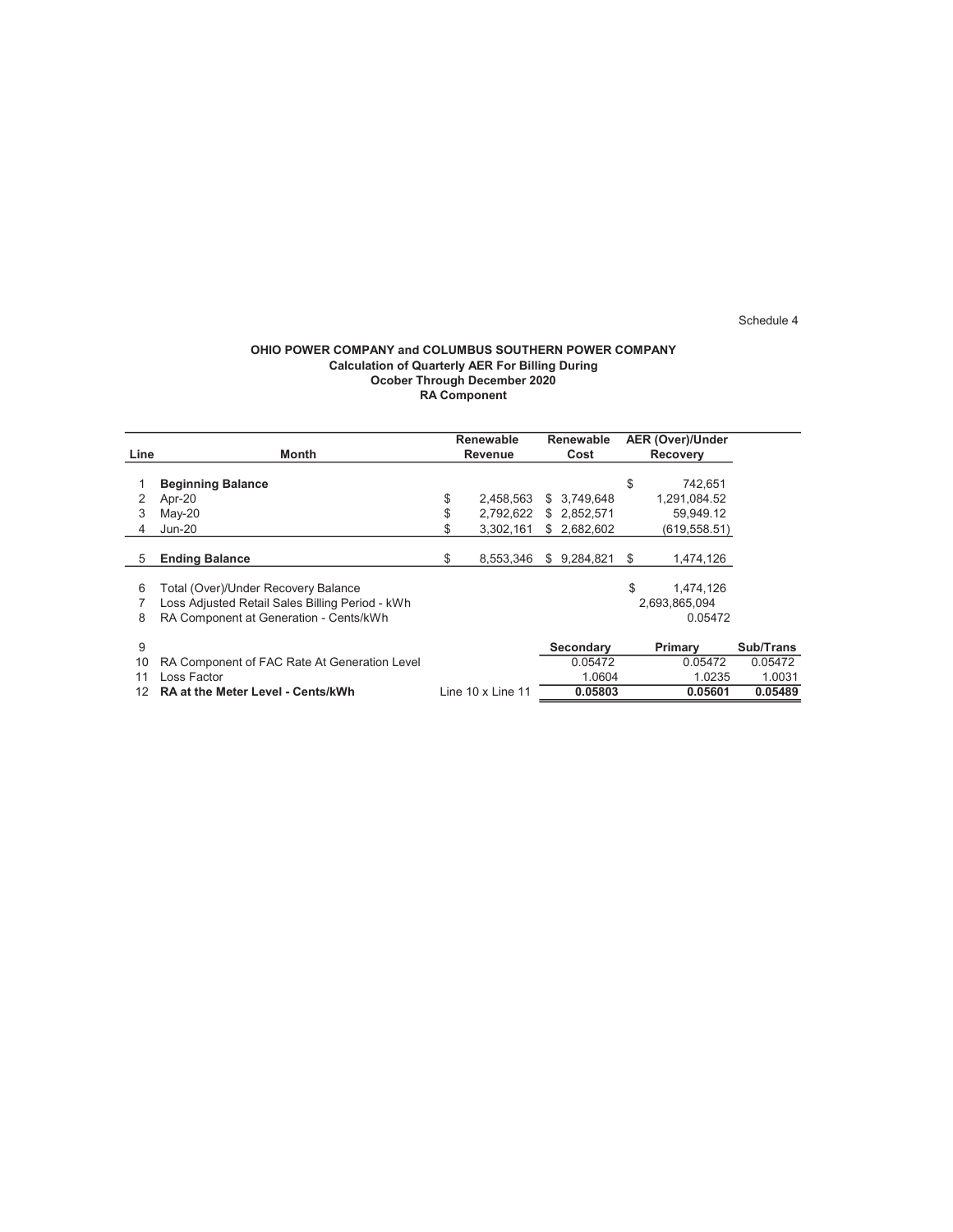## P.U.C.O. NO. 20

# AUCTION COST RECONCILIATION RIDER

Effective Cycle 1 JulyOctober 2020, all customer bills subject to the provisions of this Rider, including any bills rendered under special contract, shall be adjusted by the Auction Cost Reconciliation Rider rate of (0.07106)0.12901¢/KWH. This Rider shall be adjusted periodically to recover amounts authorized by the Commission. This Rider is subject to reconciliation, including, but not limited to, refunds to customers, based upon the results of audits ordered by the Commission in accordance with the February 25, 2015 Opinion and Order in Case Nos. 13-2385-EL-SSO, *et al.*

Filed pursuant to Order dated April 25, 2018 in Case No. 16-1852-EL-SSO

Issued: JuneSeptember 1, 2020 Effective: Cycle 1 JulyOctober 2020

Issued by Rajagopalan Sundararajan, President AEP Ohio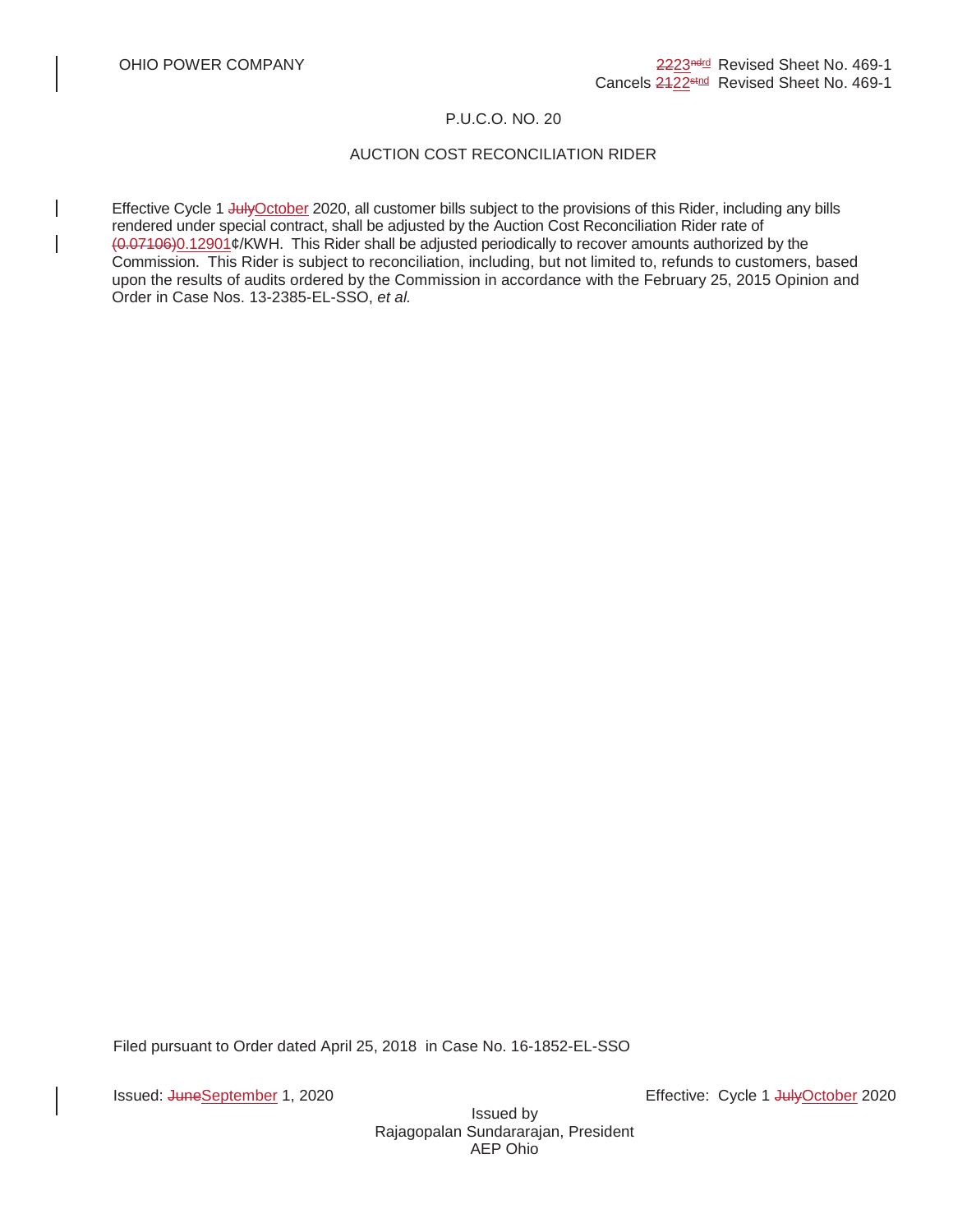## P.U.C.O. NO. 20

## ALTERNATIVE ENERGY RIDER

### Ohio Power Rate Zone

Effective Cycle 1 July October 2020, all customer bills subject to the provisions of this Rider, including any bills rendered under special contract, shall be adjusted by the Alternative Energy Rider charge per kWh as follows:

| <b>Delivery</b><br>Voltage   | Charge<br>$(\phi$ /kWh) |
|------------------------------|-------------------------|
|                              |                         |
| Secondary                    | 0.185660.38973          |
| Primary                      | 0.179210.37618          |
| Subtransmission/Transmission | 0.175630.36866          |

## Columbus Southern Power Rate Zone

Effective Cycle 1 JulyOctober 2020, all customer bills subject to the provisions of this Rider, including any bills rendered under special contract, shall be adjusted by the Alternative Energy Rider charge per kWh as follows:

| <b>Delivery</b><br>Voltage   | Charge<br>$(\phi/kWh)$ |
|------------------------------|------------------------|
|                              |                        |
| Secondary                    | 0.185660.38973         |
| Primary                      | 0.179210.37618         |
| Subtransmission/Transmission | 0.175630.36866         |

This Rider shall be adjusted periodically to recover amounts authorized by the Commission. This rider shall not be applicable for any mercantile customer that self-assess the kilowatt hour tax rider. This Rider is subject to reconciliation, including, but not limited to, refunds to customers, based upon the impact to the carrying charge rate recovered through this Rider of changes in Federal corporate income taxes due to the Tax Cuts and Jobs Act of 2017 or based upon the results of audits ordered by the Commission in accordance with the February 25, 2015 Opinion and Order in Case Nos. 13-2385-EL-SSO, et al.

Filed pursuant to Order dated April 25, 2018 in Case No. 16-1852-EL-SSO

Issued: JuneSeptember 1, 2020 Effective: Cycle 1 JulyOctober 2020

Issued by Rajagopalan Sundararajan, President AEP Ohio